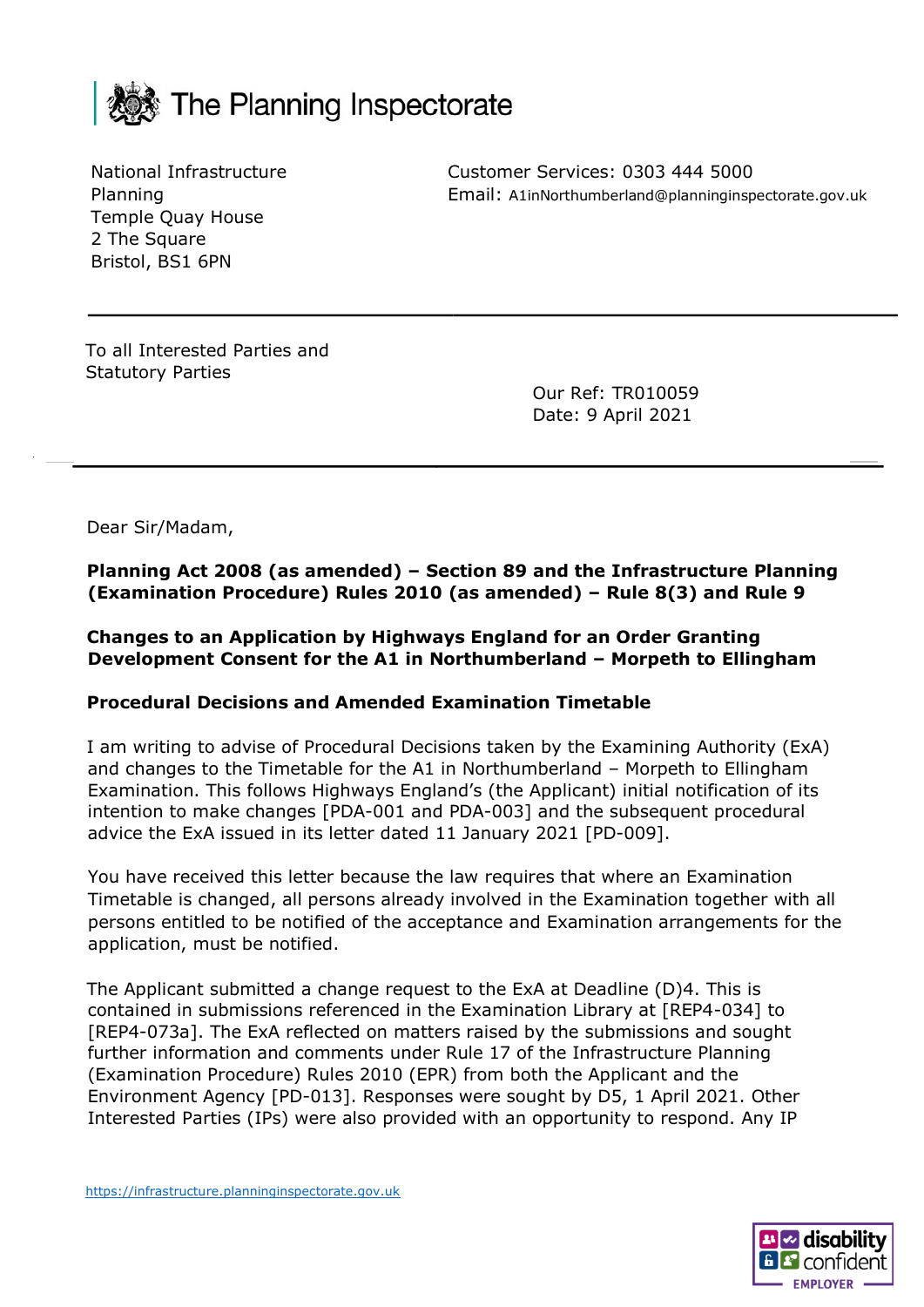wishing to comment on information submitted in response to this request at may do so by Friday 16 April.

The Applicant responded to the Rule 17 letter [REP5-032] as did the Environment Agency [REP5-044] at D5 as requested.

The request has three elements to it which are described in the Change Request Letter [REP4-034] as follows:

**Change 1: Earthworks Amendments.** Changes to temporary and permanent earthworks within the Order limits along both Part A and Part B in order to reduce earthwork movement. These changes would not involve additional land and the Applicant does not consider that there would be any new or changed environmental impacts as a result.

The Applicant's reasoning for this proposed change is to maximise the re-use of materials (via excavation, deposition and temporary storage), within the existing Scheme extents. A recent review of the earthworks strategy has identified an opportunity to reduce earthwork movement and as a result greater flexibility in temporary and permanent storage of Site won material is required to achieve this.

**Change 2: Stabilisation Works.** The stabilisation works include works on the north bank of the River Coquet in order to stabilise the proposed bridge and existing bridge. They include the installation of three rows of piles in the north bank of the River Coquet, which would require the Order limits to be extended with a total of 0.28 ha of land outside the existing Order limits required as a working area for the installation of the piles and access to works. Works also include the installation of temporary river training and permanent erosion protection measures on the north bank. As the installation works would lead to the loss of woodland within the Coquet River Felton Park Local Wildlife Site (LWS), there would also be a requirement for 3.1 ha of additional permanent land to facilitate compensatory habitat outside the existing Order limits.

The Applicant's reasoning for this change follows from a review of the ground investigation works undertaken earlier in 2020, which identified that the north slope of the River Coquet Valley is suffering from instability which, without treatment, could cause a failure in the slope during the construction and operation of the new bridge and could also have a detrimental impact on the existing bridge structure. In order to stabilise both the proposed and existing bridges within Part A, the suggested solution would comprise spaced bored piles, ensuring the stability of the northern valley sides and allowing for new pier foundations to be installed.

The Applicant has determined that in light of the assessed bank river velocities likely to be experienced, there is a requirement to protect the bridge foundations from hydraulic action and consequently scour protection measures are required to maintain the integrity of the proposed design. Due to the assessed river bank velocities, should the erosion protection measures only be installed along the riverside within the existing Order limits of Part A, it is highly likely that further significant engineering interventions, such as additional piling, and erosion protection measures would be required in the future to protect the new bridge foundations from undermining and slope instability. Access to the

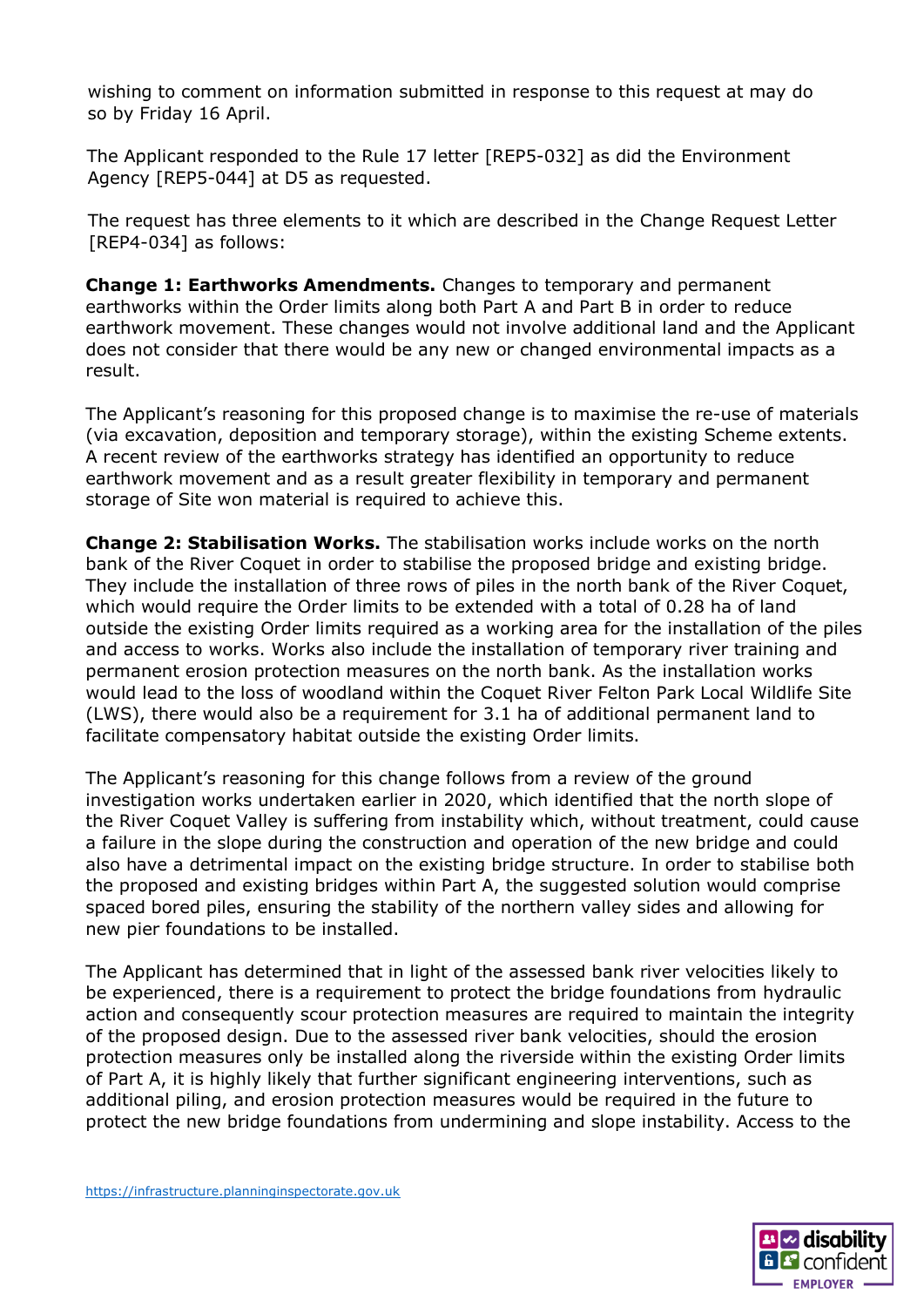slope would need to be created following construction of the new bridge, requiring further land take and potential significant effects on a sensitive environment.

**Change 3: Southern Access Works.** The Southern Access Works include the provision of a temporary access to the southern bank of the River Coquet by crossing the river from the temporary working area on the northern bank, as extended in order to accommodate the Stabilisation Works.

The Applicant's reason for Change 3 is to provide a temporary access to the southern bank of the River Coquet by crossing the river from the temporary works on the northern bank using a temporary bridge, instead of creating an access track down the southern river embankment as described in the Environmental Statement (ES) Chapter 2 The Scheme [APP-037]. In addition, it is anticipated that there would be some temporary river training works along the southern riverbank. Permanent rights across the River Coquet outside the existing Order limits of Part A would be required as a working area to facilitate the river crossing and to maintain scour protection. In addition, the Applicant has determined the need for additional permanent scour protection on the southern bank in light of the latest ground investigation information, taking into account the presence of scour protection for the existing pier and the results of a preliminary hydraulic assessment of distributed design flows and velocities within the river corridor. Given prevailing ground conditions, such protection is required in order to provide consistency with the existing structure which includes scour protection of the pier.

The Change Request Letter [REP4-034] noted that: ''*It is the Applicant's view that Change 1 is a non-material change in that it does not involve a change in substance to the Scheme, the changes fall within the existing Order limits, do not generate new or different likely significant environmental effect(s) and do not give rise to 'additional land requirements' under the [Infrastructure Planning (Compulsory Acquisition) Regulations 2010] CA Regulations. However, the Applicant is of the view that Changes 2 and 3 will be a material change as they will require a permanent extension to the Order Land, in order to secure the stability of the north bank of the River Coquet Valley (Change 2) and to enable the stabilisation works to be carried out (Change 3). Therefore, the CA Regulations will apply for the new plots of land*.''

The ExA has reviewed the information provided and assessed the Applicant's request in line with paragraphs 109 to 115 of DCLG Guidance 'Planning Act 2008: Examination of Applications for Development Consent' <sup>1</sup> and the Planning Inspectorate's Advice Note 16 $^2$  and has reached the following conclusions:

**Change 1**: The Applicant's position is that the earthwork changes do not involve a change in substance to the Scheme, that the changes fall within the existing Order limits, and do not generate new or different likely significant environmental effects or additional land requirements. Nevertheless, the extent of the earthwork changes both temporary and permanent, involving 61 areas of earthworks amendments [REP4-061]



<sup>1</sup>[https://assets.publishing.service.gov.uk/government/uploads/system/uploads/attachment\\_data/f](https://assets.publishing.service.gov.uk/government/uploads/system/uploads/attachment_data/file/418015/examinations_guidance-__final_for_publication.pdf) ile/418015/examinations\_quidance-\_\_final\_for\_publication.pdf

<sup>&</sup>lt;sup>2</sup> [https://infrastructure.planninginspectorate.gov.uk/wp-content/uploads/2015/07/Advice-note-](https://infrastructure.planninginspectorate.gov.uk/wp-content/uploads/2015/07/Advice-note-16.pdf)[16.pdf](https://infrastructure.planninginspectorate.gov.uk/wp-content/uploads/2015/07/Advice-note-16.pdf)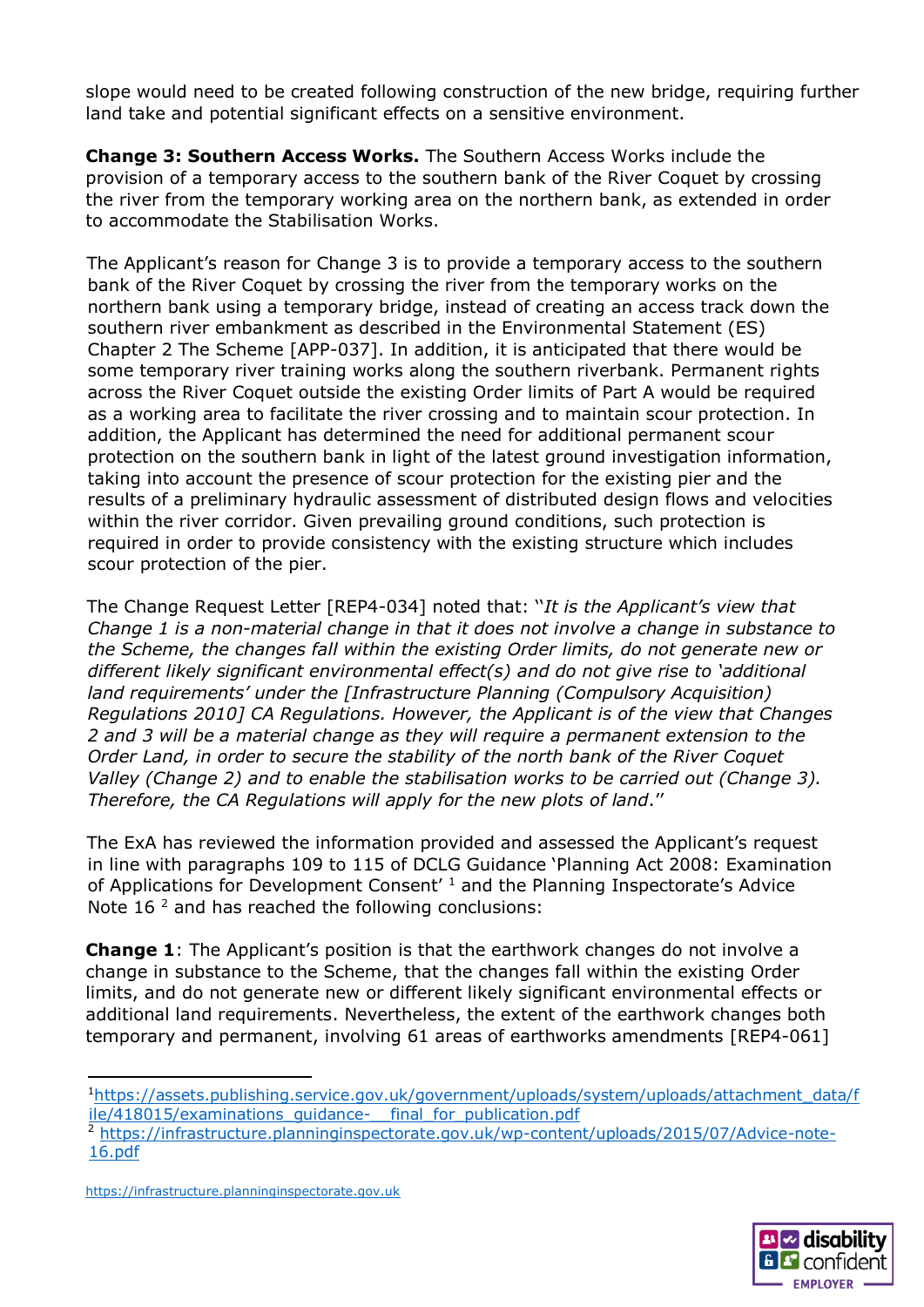across various locations within both Part A and Part B and the scale of the proposed change, including the elimination of the need for approximately 200,000  $m^3$  of excess material being disposed offsite compared to the original ES for Part A, and the proposed reduction of imported materials of approximately  $132,000$  m<sup>3</sup> compared to the original ES for Part B [REP4-062], cumulatively indicates a degree of change which the ExA considers to be material. Moreover, the number of receptors likely to be affected by the proposed change leads the ExA to conclude that at this point it cannot be determined that there would be no change in the significance of environmental effects. Consequently, the ExA considers that the earthworks amendments should be considered to be a material change.

**Change 2**: The ExA agrees with the Applicant that in order to secure the stability of the north bank of the River Coquet Valley Change 2 would constitute a material change. As the scour protection measures would extend beyond the existing Order limits of Part A an extension to the Order limits would be required. Therefore, the Compulsory Acquisition Regulations will apply for the new plots of land.

The material change request for Change 2 would involve the expansion of existing Order limits of Part A in order to carry out the piling works and bank scour protection. In addition, as the installation works would lead to the loss of woodland within the Coquet River Felton Park LWS, there would also be a requirement for additional permanent land to facilitate compensatory habitat outside the existing Order limits of Part A. Given that the amendment of the Order limits will require a permanent extension to the Order land within the scope of compulsory acquisition, this change goes beyond what can be considered non-material in the facts and circumstances of this Application.

In addition, it is noted that the ES Addendum: Stabilisation Works [REP4-063] concludes that, although the environmental impacts of the Stabilisation Works vary between topics, overall this change to the Scheme would not alter the findings of the ES with comparable effects to those assessed previously, with the exception of Biodiversity and cross-topic combined effects. Significant effects (direct, permanent, Moderate Adverse) would occur due to the loss of riverbank habitat in the River Coquet and Coquet Valley Site of Special Scientific Interest (SSSI) as a result of the proposed hard engineered scour protection to the north banks of the river. Significant combined residual effect (Moderate Adverse) would also occur during construction as a result of both the biodiversity and road drainage and the water environment effects on the River Coquet.

The ExA is also aware that the Applicant's submission at D4 was not complete and envisaged the submission of hydraulic modelling and geomorphological information to the ExA at D8 (25 May 2021). The ExA asked a number of questions about this information in its Rule 17 letter [PD-013] and awaits its submission in order that it and IPs can consider the full effects of this proposed change.

**Change 3**: The ExA also agrees with the Applicant that Change 3 will be a material change as it too will require a permanent extension to the Order Land in order to enable the stabilisation works to be carried out. Additional permanent rights outside the existing Order limits of Part A would be required to facilitate the river crossing. Change 3 involves the addition of new land to the DCO within the scope of compulsory

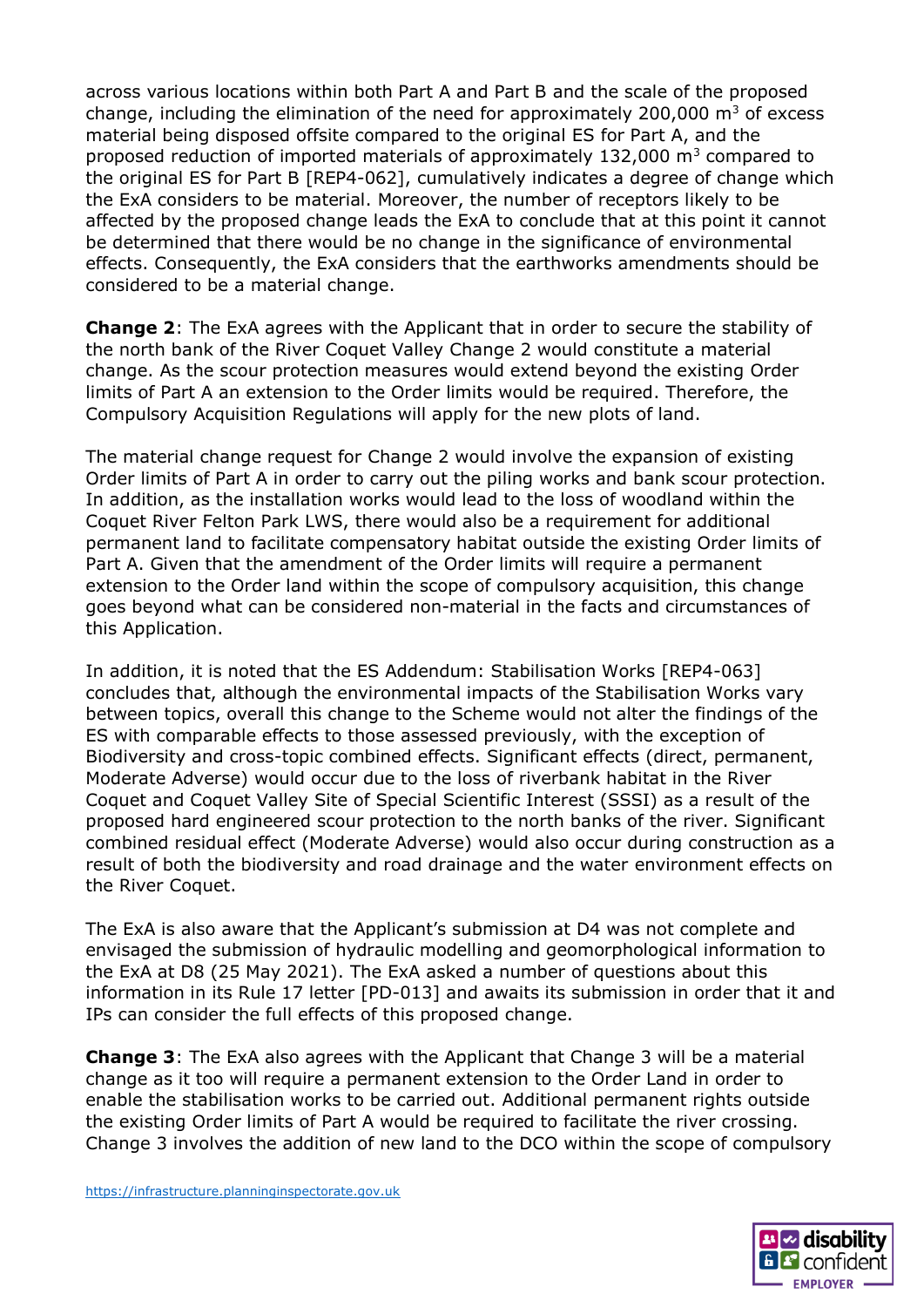acquisition. The changes would involve the acquisition of additional ground to provide a small permanent working area to facilitate the river crossing. Additional permanent rights would be required for the installation of the temporary bridge. Therefore, the CA Regulations will apply for the new plots of land.

It is also noted that the ES Addendum: Southern Access Works [REP4-064] reported that the assessments undertaken for the biodiversity topic concluded that the impacts from the Southern Access Works would result in a new Moderate Adverse significant effect, on the River Coquet SSSI and a Moderate Adverse cross topic combined effect on the River Coquet when considering the permanent loss of natural habitat along the northern bank of the River Coquet and effects on the River Coquet from sediment regime, channel morphology and natural fluvial processes.

# **Conclusion**

The development now being proposed remains in substance that which was originally applied for. The ExA is satisfied that, when taken either individually or in combination, the proposed changes would not amount to a different project being proposed (for which a new application would have been required). The supporting information provided with the proposed changes is of a satisfactory standard for examination. The ExA is also satisfied that, with the proposed submission of hydraulic modelling and geomorphological information to the ExA at D7 (11 May 2021), sufficient time remains in the Examination for the proposed changes to be properly and fairly examined including the opportunity for written submissions and any oral representations to be made at any Hearings that are required, along with the procedural requirements of the CA Regulations.

In accordance with Regulation 6 of the CA Regulations, the ExA has decided, on behalf of the Secretary of State, to accept the proposed provisions as part of the application. In reaching this decision, the ExA satisfied that they comply with the requirements of Regulation 5 of the CA Regulations. Details of the ExA's considerations are set out in a [Procedural Decision](http://infrastructure.planninginspectorate.gov.uk/document/TR010059-001548) which has been published on the project page of the Planning Inspectorate's National Infrastructure website today.

## **Changes to the Examination Timetable**

Following our acceptance of the Applicant's request for changes to the Proposed Development, and the necessary consultation arising from the request, it is necessary to amend the Examination Timetable. Changes are also proposed to respond to the need for additional hearing time to ensure that all outstanding requests to be heard at Open Floor Hearings (OFHs) are met, as well as issues heard at Issue Specific Hearings (ISHs) and Compulsory Acquisition Hearings (CAHs). This letter provides you with the updated Examination Timetable, which replaces the one that was included in our Rule 8 letter of 6 January 2021 [PD-008].

The Examination Timetable has been amended at items 19 to 29; please refer to **Annex A.** D5a (16 April 2021) has been inserted to provide IPs with an opportunity to comment on the responses of the Applicant [REP5-032] and the Environment Agency [REP5-044] to the ExA's Rule 17 letter of 30 March. This is a deadline in advance of

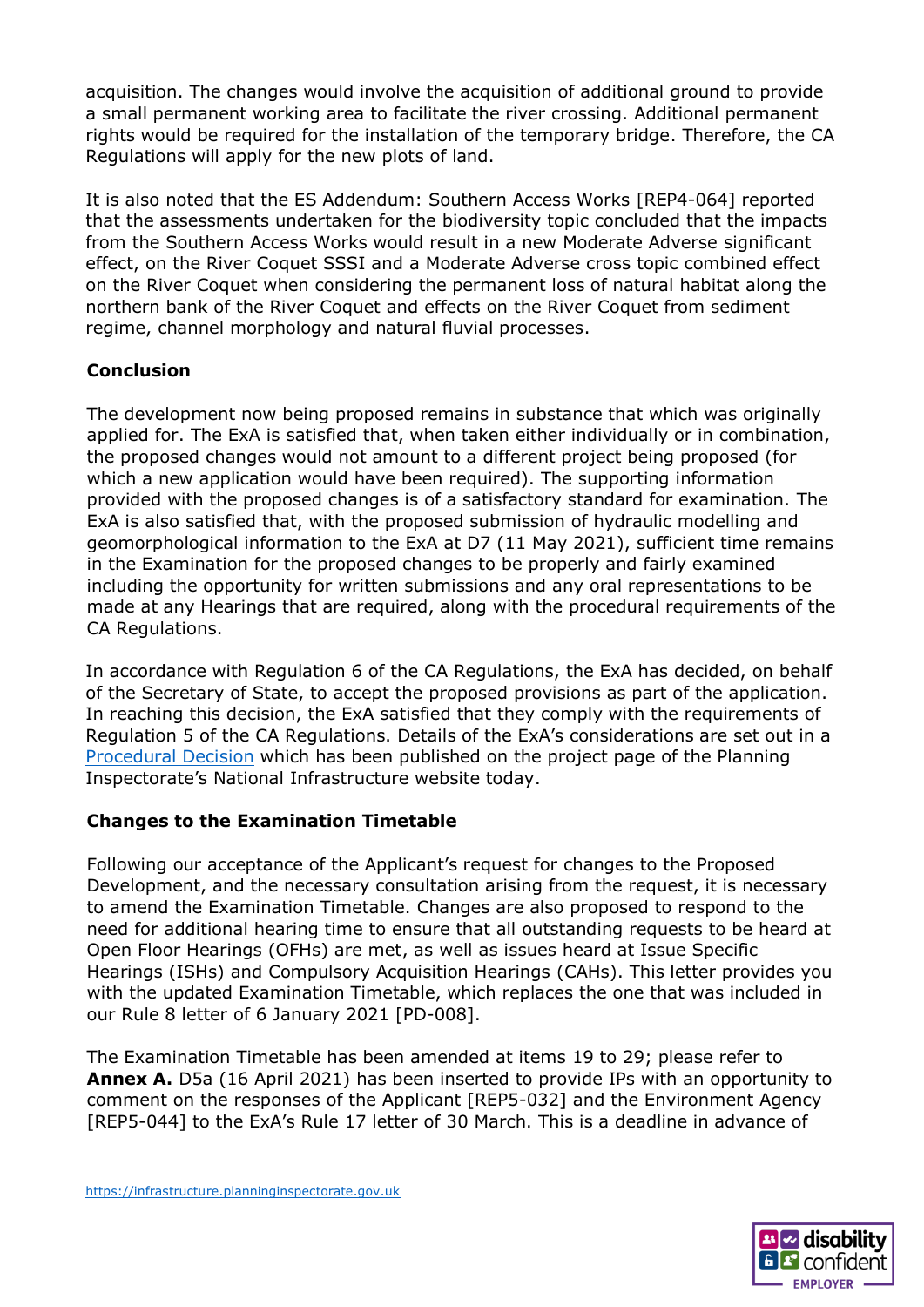comments on other responses submitted for D5, to provide an opportunity for those comments to be considered during the Hearings in week commencing 19 April. Hearings during the week commencing 19 April were confirmed on 22 March [PD-012] and these remain unchanged. D7 (11 May 2021) now includes the submission by the Applicant of hydraulic modelling and geomorphological information to the ExA. A new deadline, D7a (20 May 2021) is for representations in respect of Changes 1, 2 and 3. On 24 May the ExA will publish Further Written Questions (ExQ4) (if required) with any responses to these questions to be received by D8a, 4 June 2021.

The Examination Timetable provided at Annex A of the Rule 8 letter [PD-008] identified Hearings on 8 June 2021 (item 26). This has been revised for clarity in line with the draft provided in the Rule 6 letter of 19 November 2020 to show Hearings during week commencing 7 June 2021. Formal notification of Hearings to be held this week will be provided in due course.

The revised Examination Timetable also makes provision for Hearings in respect of Changes 1, 2 and 3 to take place during week commencing 14 June 2021. Formal notification of Hearings to be held this week will be provided in due course. Post hearing submissions would be required to be submitted at D10 (29 June) and comments on post hearing submissions required by D11 (2 July).

Queries regarding the content of this letter should be addressed to the Case Team using the details listed at the top of this letter.

Yours faithfully

# *Kevin Gleeson*

## **Lead Member of the Examining Authority**

### **Annex**

A Revised Examination Timetable

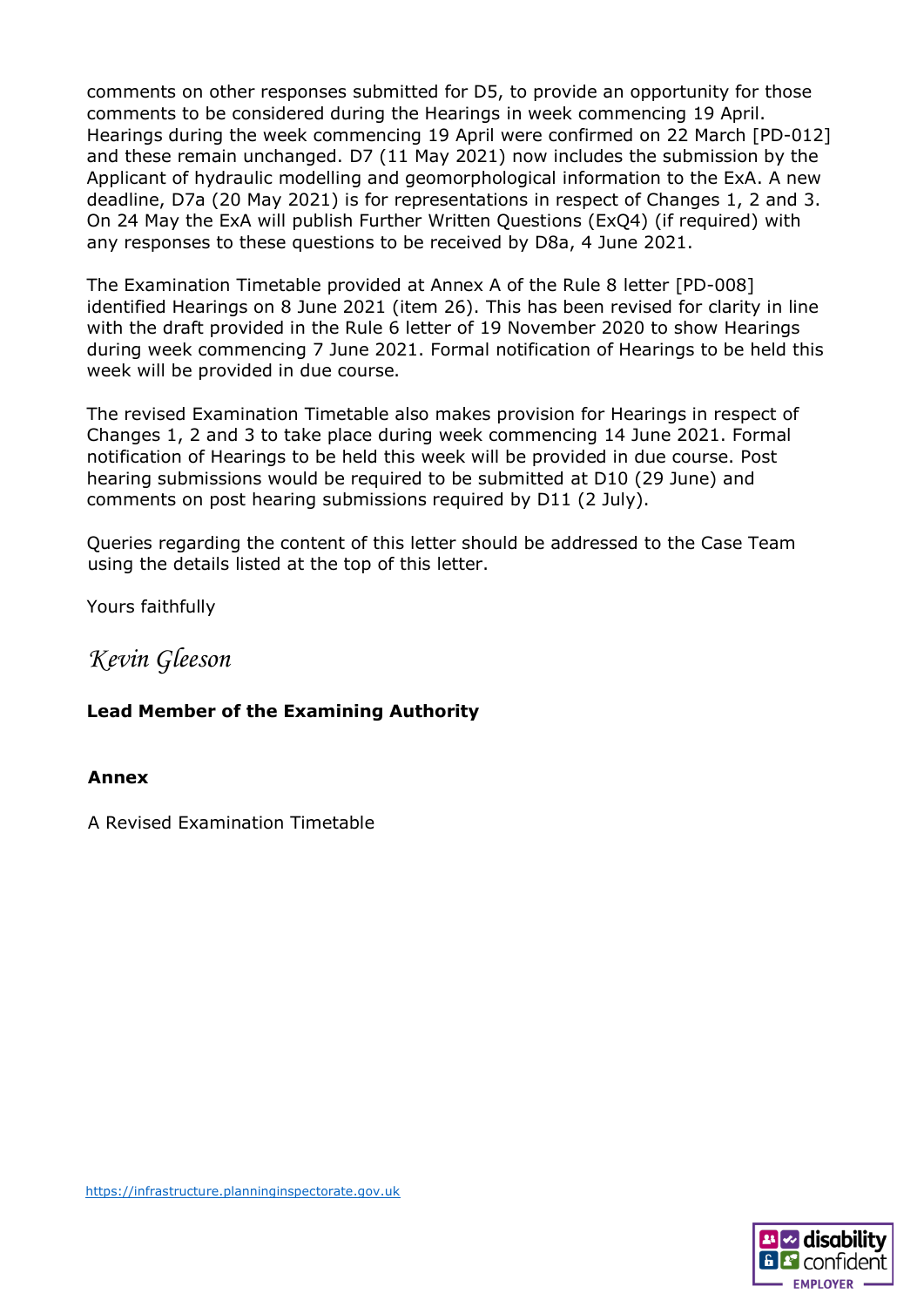# **Original timetable with variations in Red**

| <b>Item</b> | <b>Matters</b>                                                                                                                                                    | <b>Due Dates</b>                           |
|-------------|-------------------------------------------------------------------------------------------------------------------------------------------------------------------|--------------------------------------------|
| 19.         | Deadline 5 (D5)                                                                                                                                                   | 1 April 2021                               |
|             | Deadline for receipt by ExA of:<br>Responses to ExQ2 (if required);<br>Comments on responses submitted for<br>Deadline 4;<br>An updated Guide to the Application; |                                            |
|             | An updated version of the dDCO in<br>clean and tracked versions;<br>An updated Schedule of changes<br>to dDCO;                                                    |                                            |
|             | An updated Compulsory Acquisition<br>Schedule in clean and tracked versions;<br>Progressed SoCG;<br>Progressed Statement of Commonality<br>for SoCG;              |                                            |
|             | Any further information requested by<br>the ExA under Rule 17 of the<br><b>Examination Rules;</b>                                                                 |                                            |
|             | Responses to any further information<br>requested by the ExA under Rule 17 of the<br>EPR (if required).                                                           |                                            |
| 19a.        | <b>Deadline 5a (D5a)</b>                                                                                                                                          | <b>16 April 2021</b>                       |
|             | Deadline for receipt by ExA of:<br>Comments on responses submitted in<br>response to the ExA's Rule 17 letter of 30<br>March ([REP4-032] [REP4-044]).             |                                            |
| 20.         | <b>Hearings</b><br>Dates reserved for any:                                                                                                                        | Week<br>commencing 19<br><b>April 2021</b> |
|             | Issue Specific Hearing(s) (if required);<br>Open Floor Hearing(s) (if required);<br>Compulsory Acquisition Hearing(s) (if<br>required).                           |                                            |
| 21.         | <b>Hearing</b>                                                                                                                                                    | <b>Tuesday 27 April</b><br>2021            |
|             | Date reserved for any:<br>Issue Specific Hearing (if<br>required).                                                                                                |                                            |

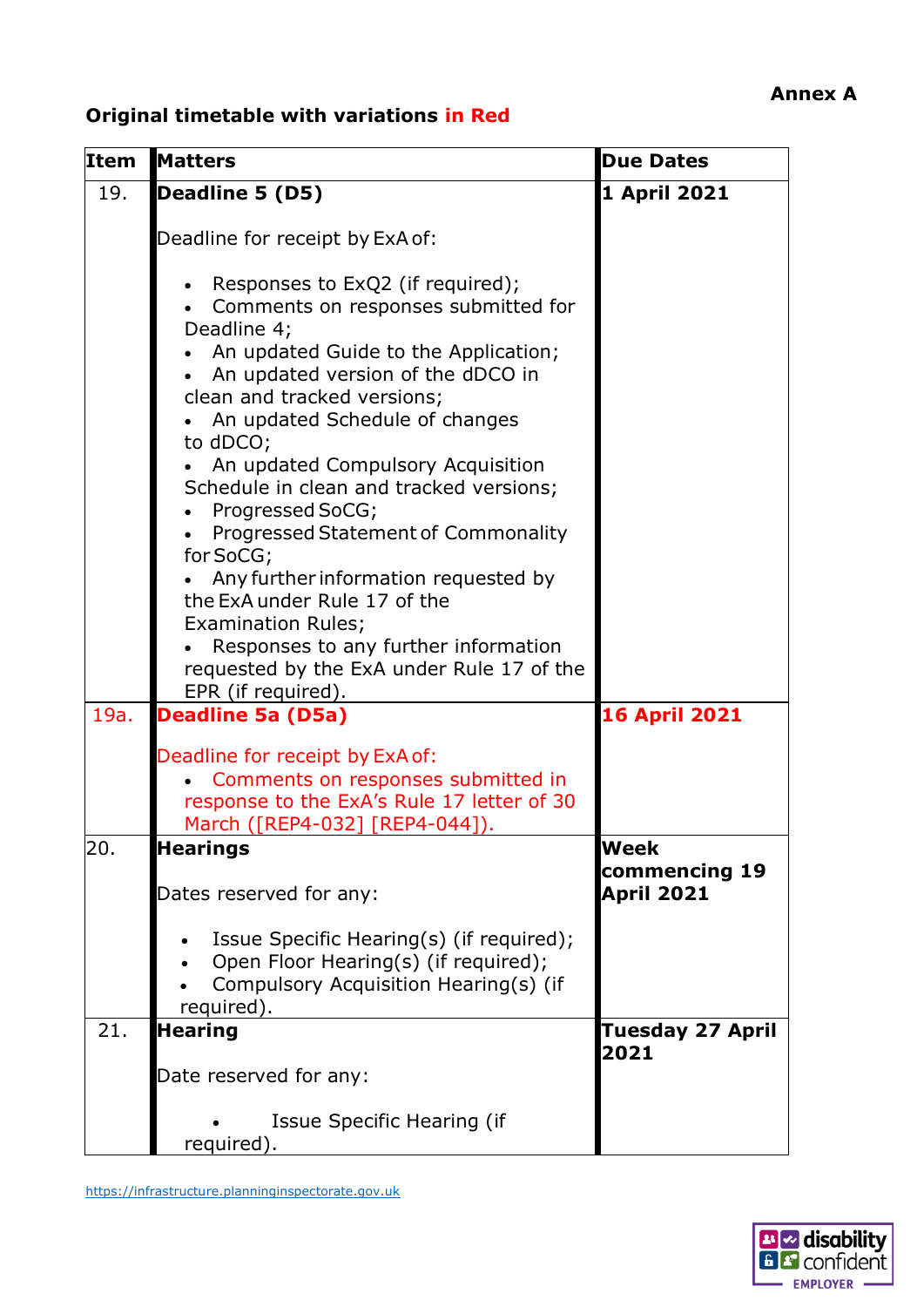| 22. | Deadline 6 (D6)                                                                                                                                                                                                                                                                                                                                                                                                                                                                                                                                                                                                                                                                                                                                        | 4 May 2021  |
|-----|--------------------------------------------------------------------------------------------------------------------------------------------------------------------------------------------------------------------------------------------------------------------------------------------------------------------------------------------------------------------------------------------------------------------------------------------------------------------------------------------------------------------------------------------------------------------------------------------------------------------------------------------------------------------------------------------------------------------------------------------------------|-------------|
|     | Deadline for receipt by ExA of:                                                                                                                                                                                                                                                                                                                                                                                                                                                                                                                                                                                                                                                                                                                        |             |
|     | Comments on responses submitted for<br>Deadline 5;<br>Written summaries of oral submissions<br>to Hearings held during the week<br>commencing 19 April 2021 and if held 27<br>April 2021;<br>Any post-Hearing notes requested at<br>the Hearings;<br>Comments on the RIES (if required)<br>An updated Guide to the Application;<br>An updated version of the dDCO in<br>clean and tracked versions;<br>An updated Schedule of changes<br>to dDCO;<br>An updated Compulsory Acquisition<br>Schedule in clean and tracked versions;<br>Progressed SoCG;<br>Progressed Statement of Commonality<br>for SoCG;<br>Any further information requested by<br>the ExA under Rule 17 of the<br><b>Examination Rules;</b><br>Responses to any further information |             |
|     | requested by the ExA under Rule 17 of the<br>EPR (if required).                                                                                                                                                                                                                                                                                                                                                                                                                                                                                                                                                                                                                                                                                        |             |
| 23. | <b>Publication by the ExA of:</b>                                                                                                                                                                                                                                                                                                                                                                                                                                                                                                                                                                                                                                                                                                                      | 11 May 2021 |
|     | Further Written Questions (ExQ3) (if<br>required);<br>The ExA's proposed schedule of changes<br>to the dDCO (if required).                                                                                                                                                                                                                                                                                                                                                                                                                                                                                                                                                                                                                             |             |
| 24. | Deadline 7 (D7)                                                                                                                                                                                                                                                                                                                                                                                                                                                                                                                                                                                                                                                                                                                                        | 11 May 2021 |
|     | Deadline for receipt by ExA of:                                                                                                                                                                                                                                                                                                                                                                                                                                                                                                                                                                                                                                                                                                                        |             |
|     | Responses to comments on the REIS (if<br>required);<br>Comments on responses submitted for<br>Deadline 6;<br>Updated SoCG;<br><b>Update Statement of Commonality</b><br>for SoCG;                                                                                                                                                                                                                                                                                                                                                                                                                                                                                                                                                                      |             |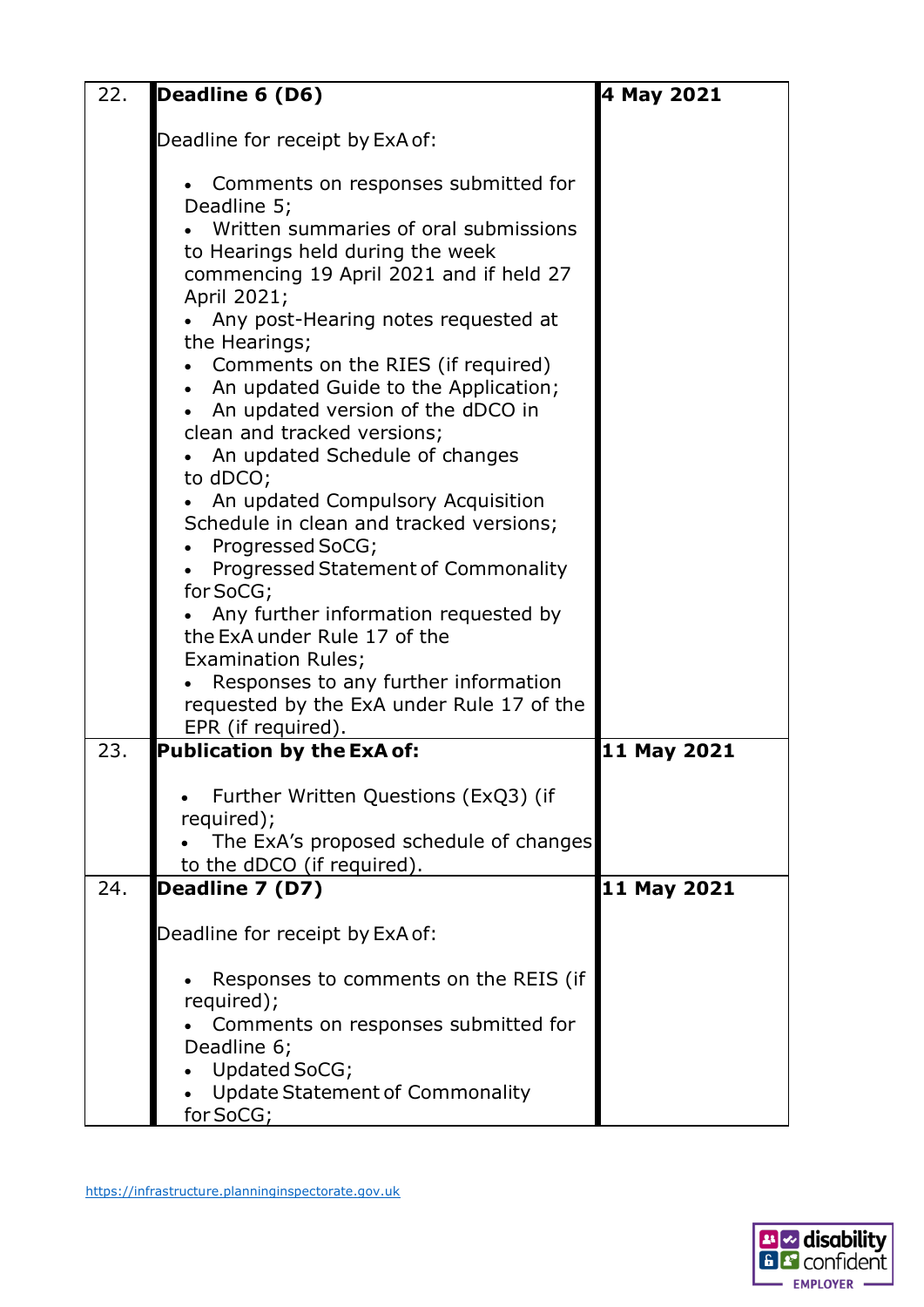|                 | Any further information requested by<br>the ExA under Rule 17 of the Examination<br>Rules.<br>Responses to any further information<br>requested by the ExA under Rule 17 of the<br>EPR (if required);<br>Documents and information requested<br>by the ExA from the Applicant in the<br><b>Procedural Decision dated 9</b><br>April 2021 following the Applicant's |             |
|-----------------|--------------------------------------------------------------------------------------------------------------------------------------------------------------------------------------------------------------------------------------------------------------------------------------------------------------------------------------------------------------------|-------------|
|                 | submission of proposed changes at D4,<br>namely hydraulic modelling and<br>geomorphological information.                                                                                                                                                                                                                                                           |             |
| 24a             | <b>Deadline 7a (D7a)</b>                                                                                                                                                                                                                                                                                                                                           | 20 May 2021 |
|                 | Deadline for receipt by ExA of:                                                                                                                                                                                                                                                                                                                                    |             |
|                 | Representations on the Applicant's                                                                                                                                                                                                                                                                                                                                 |             |
|                 | changes to the application received at D4.                                                                                                                                                                                                                                                                                                                         |             |
| 24 <sub>b</sub> | <b>Publication by the ExA of:</b>                                                                                                                                                                                                                                                                                                                                  | 24 May 2021 |
|                 | • Further Written Questions (ExQ4) (if                                                                                                                                                                                                                                                                                                                             |             |
|                 | required).                                                                                                                                                                                                                                                                                                                                                         |             |
| 25.             | Deadline 8 (D8)                                                                                                                                                                                                                                                                                                                                                    | 25 May 2021 |
|                 | Deadline for receipt by ExA of:                                                                                                                                                                                                                                                                                                                                    |             |
|                 |                                                                                                                                                                                                                                                                                                                                                                    |             |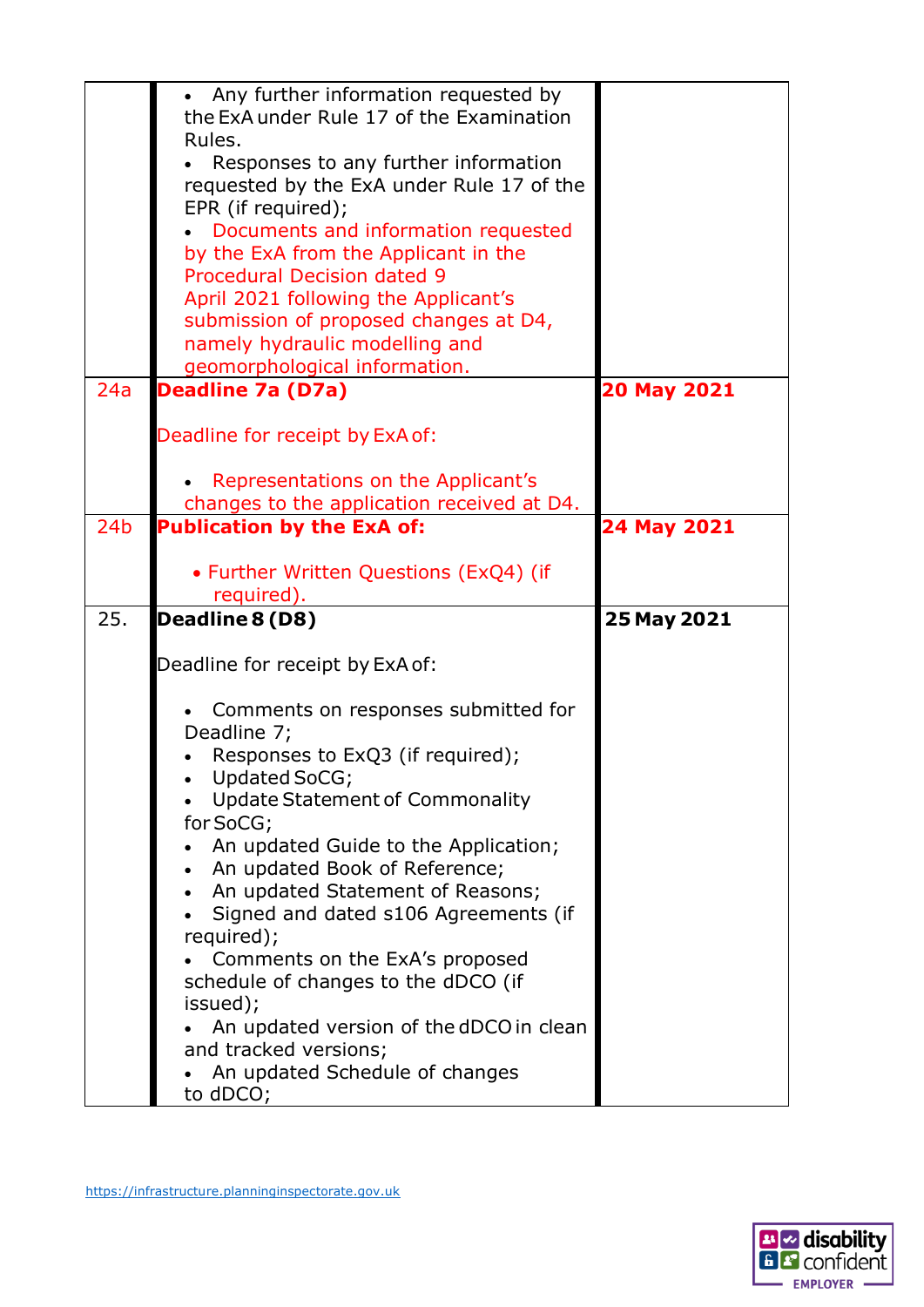|             | Deadline for receipt by ExA of:                                                                                                                                                                                                                                                                                                                                                                                                                           |                                                                  |
|-------------|-----------------------------------------------------------------------------------------------------------------------------------------------------------------------------------------------------------------------------------------------------------------------------------------------------------------------------------------------------------------------------------------------------------------------------------------------------------|------------------------------------------------------------------|
| 28.         | Deadline 10 (D10)                                                                                                                                                                                                                                                                                                                                                                                                                                         | <b>29 June 2021</b>                                              |
|             | Comments on responses submitted for<br>Deadline 8 and Deadline 8a;<br>Written summaries of oral submissions<br>to Hearings held during the week<br>commencing 7 June 2021;<br>Any post-Hearing notes requested at<br>the Hearings.<br>Any further information requested by<br>the ExA under Rule 17 of the Examination<br>Rules (if required);<br>Responses to any further information<br>requested by the ExA under Rule 17 of the<br>EPR (if required). |                                                                  |
| 26a.<br>27. | <b>Hearings</b><br>Dates reserved for any:<br>Issue Specific Hearing(s) (if required);<br>Open Floor Hearing(s) (if required);<br>Compulsory Acquisition Hearing(s) (if<br>required).<br>Deadline 9 (D9)                                                                                                                                                                                                                                                  | Week<br>commencing<br><b>14 June 2021</b><br><b>15 June 2021</b> |
|             | Dates reserved for any:<br>Issue Specific Hearing(s) (if required);<br>Open Floor Hearing(s) (if required);<br>Compulsory Acquisition Hearing(s) (if<br>required).                                                                                                                                                                                                                                                                                        | commencing<br>7 June 2021                                        |
| 26.         | Deadline for receipt by the ExA of:<br>• Responses to ExQ4 (if required).<br><b>Hearings</b>                                                                                                                                                                                                                                                                                                                                                              | Week                                                             |
| 25a.        | • Any further information requested by<br>the ExA under Rule 17 of the Examination<br>Rules (if required);<br>Responses to any further information<br>requested by the ExA under Rule 17 of the<br>EPR (if required).<br><b>Deadline 8a (D8a)</b>                                                                                                                                                                                                         | 4 June 2021                                                      |
|             |                                                                                                                                                                                                                                                                                                                                                                                                                                                           |                                                                  |